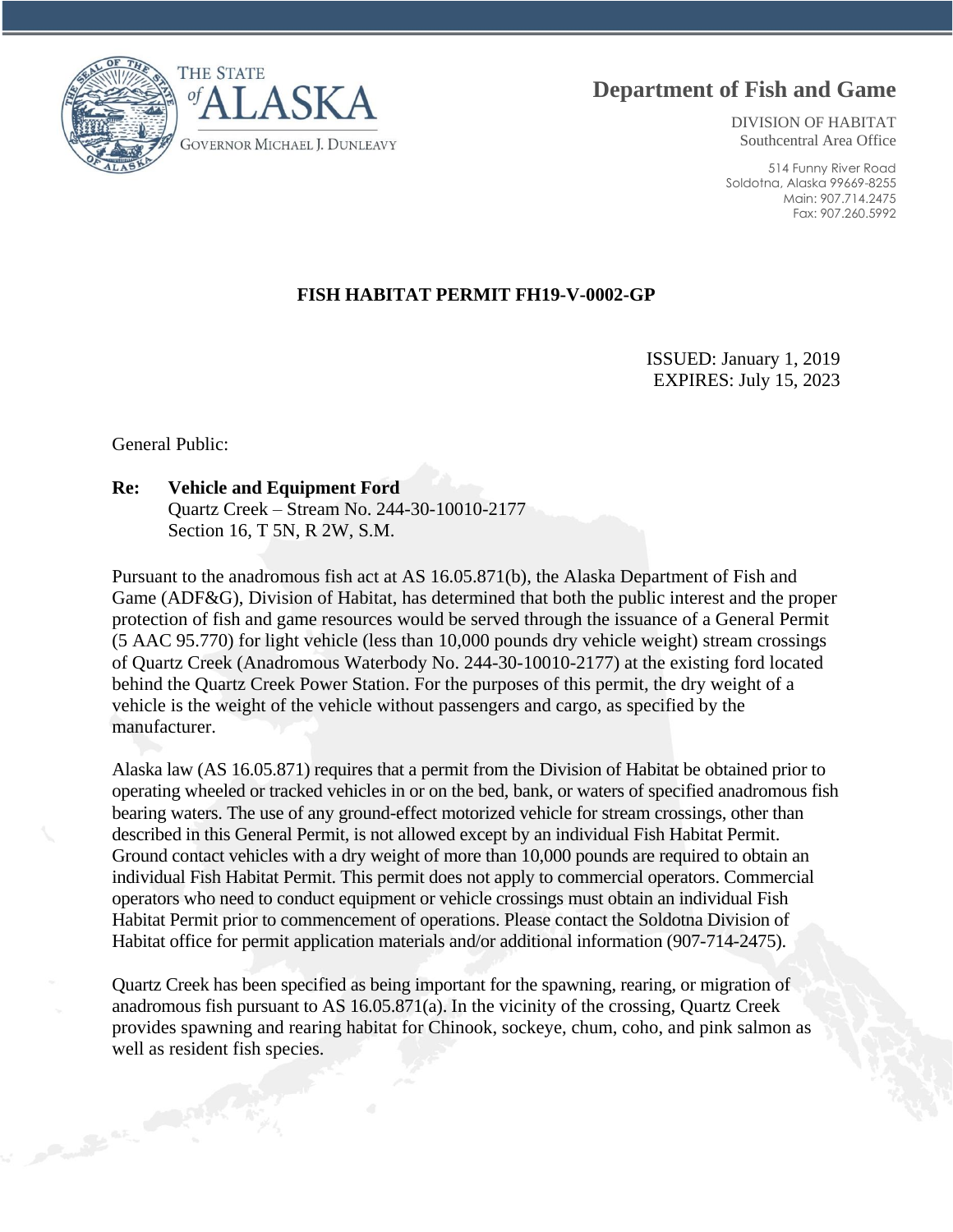In accordance with AS 16.05.871(d), the movement of wheeled or tracked vehicles, less than 10,000 pounds dry vehicle weight, on the bed and banks at the referenced stream ford is hereby authorized subject to the description above, the following stipulations, and permit terms:

- 1. Crossing Quartz Creek at the established ford behind the Quartz Creek Power Station is limited to May 15 to July 15. No other crossing locations are authorized under this permit.
- 2. Stream crossings shall be made directly from bank to bank in a direction substantially perpendicular to the stream flow. Crossings are authorized only at the existing ford at the location indicated on the attached map.
- 3. Ground contact vehicles shall not be driven upstream or downstream, but must go directly across the bed of Quartz Creek.
- 4. Streambanks, streambeds, or the existing ford shall not be modified, expanded, repaired, or otherwise changed without the prior written approval of the ADF&G, Division of Habitat.
- 5. There shall be no removal or disturbance of vegetation or vegetated stream banks; no vehicles shall be operated on the vegetated stream banks or in a manner or location that induces erosion or sedimentation of Quartz Creek.

## **Permit Terms**

The vehicle owner and operator (permittee), or the legal guardian of minor dependents, is responsible for the actions of contractors, agents, or other persons who participate in the approved activity. For any activity that significantly deviates from the approved plan, you shall notify the Division of Habitat and obtain written approval in the form of a permit amendment before beginning the activity. Any action taken by the permittee or agent of the permittee which increases the project's overall scope or that negates, alters, or minimizes the intent or effectiveness of any stipulation contained in this permit will be deemed a significant deviation from the approved plan. The final determination as to the significance of any deviation and the need for a permit amendment is the responsibility of the Division of Habitat. Therefore, it is recommended you consult the Division of Habitat immediately when a deviation from the approved plan is being considered.

This letter constitutes a permit issued under the authority of AS 16.05.871. Please be advised that this determination applies only to activities regulated by the Division of Habitat; other agencies also may have jurisdiction under their respective authorities. This determination does not relieve you of your responsibility to secure other permits from state, federal, or local agencies. You are still required to comply with all other applicable laws.

In addition to the penalties provided by law, this permit may be terminated or revoked for failure to comply with its provisions or failure to comply with applicable statutes and regulations. You shall mitigate any adverse effect upon fish or wildlife, their habitats, or any restriction or interference with public use that the commissioner determines was a direct result of your failure to comply with this permit or any applicable law.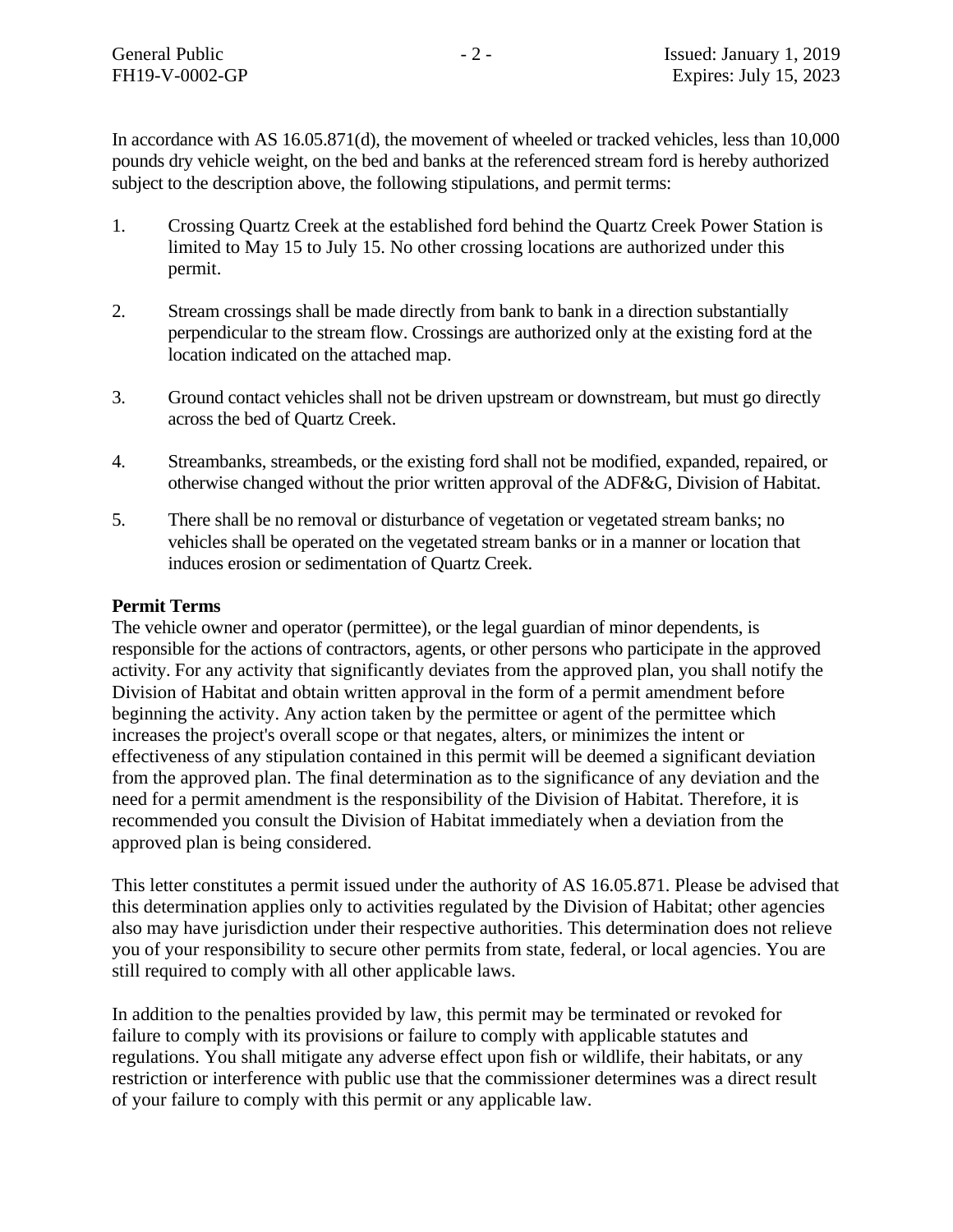You shall indemnify, save harmless, and defend the department, its agents, and its employees from any and all claims, actions or liabilities for injuries or damages sustained by any person or property arising directly or indirectly from permitted activities or your performance under this permit. However, this provision has no effect if, and only if, the sole proximate cause of the injury is the department's negligence.

You may appeal this permit decision relating to AS 16.05.871 in accordance with the provisions of AS 44.62.330-630.

Sincerely,

Doug Vincent-Lang Acting Commissioner

Brian Blossom

By: Brian Blossom Kenai Peninsula Area Manager ADF&G, Habitat Division

Enclosure: Map

cc: KRC File

By email only:

AWT Soldotna ADF&G Soldotna COE – KFO